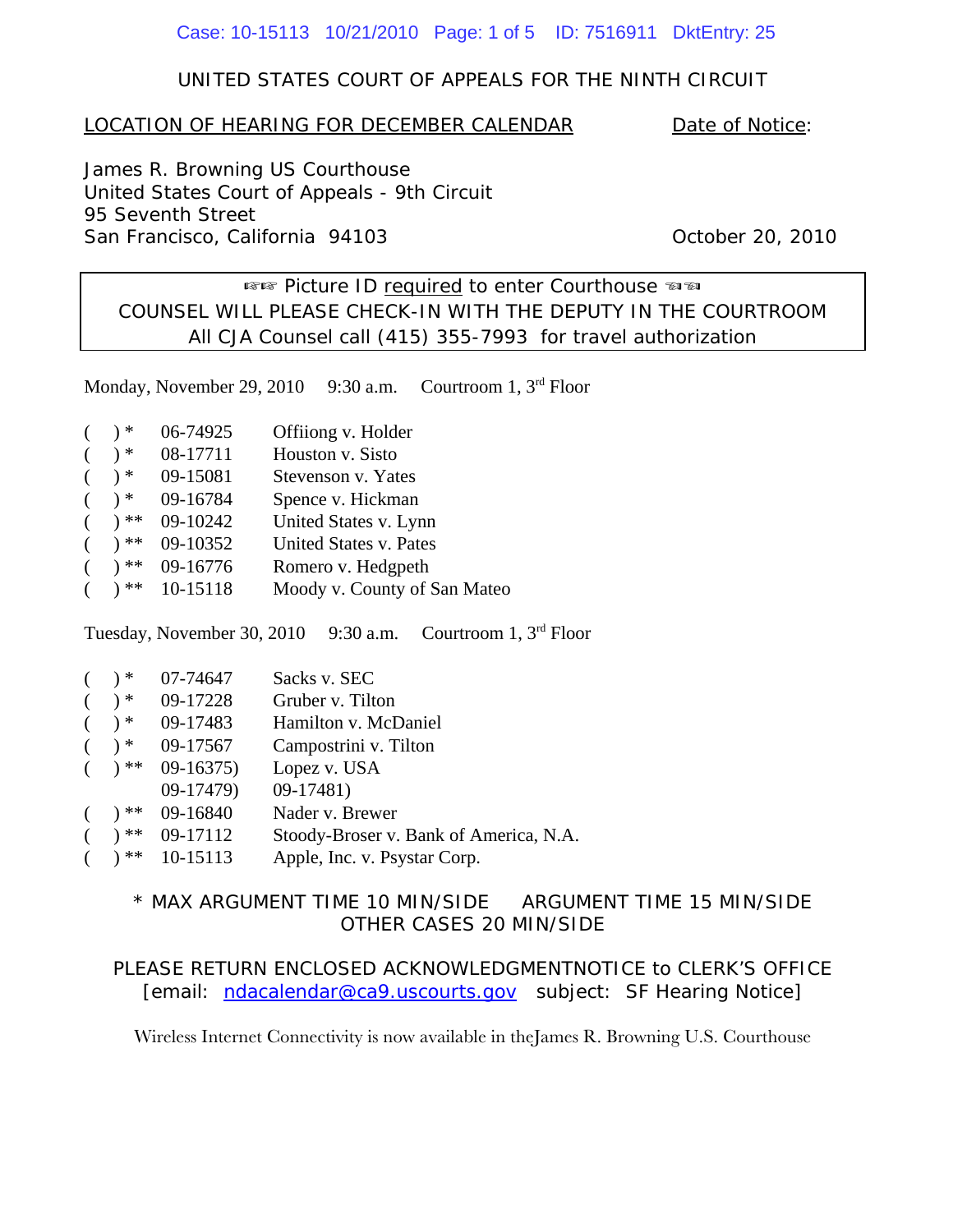#### **U.S. Court of Appeals for the Ninth Circuit Electronic Devices Policy**

**This policy pertains to the use of electronic devices by the bar, media and the public in the courthouses and other dedicated spaces housing the United States Court of Appeals for the Ninth Circuit. These are the William K. Nakamura U.S. Courthouse in Seattle, the Pioneer U.S. Courthouse in Portland, the James R. Browning U.S. Courthouse in San Francisco, the Richard H. Chambers U.S. Courthouse in Pasadena, and the U.S. Court of Appeals for the Ninth Circuit in Honolulu. The policy also applies to other places in which the court holds session for special sittings. These include courtrooms in the district courthouses and spaces in law schools and other locations.**

**Visitors to any of the Ninth Circuit courthouses and dedicated spaces are allowed to carry and make use of various electronic devices as set out by this policy. Different rules may apply when the court meets in another venue, such as a district courthouse. Where conflicts between this policy and that of a district court become known, the chief circuit judge and chief district judge, or their designees, will confer to resolve such conflicts.**

#### **General Rules:**

- **1. Anyone may bring electronic devices, such as a Blackberry, smart phone, laptop computer or a similar functioning device having wireless communications capability into the courthouse.**
- **2. Except for courtrooms, persons may use such devices in public areas of the courthouse to make telephone calls and to transmit and receive data communications, such as email or text messages, or to access the Internet. For reasons of privacy, safety, and security, use of these devices to take photographs or for audio or video recording or transmission is prohibited in the courthouse (exceptions for court staff, authorized vendors or for educational or ceremonial events).**
- **3. In courtrooms, persons may use such devices to take notes, transmit and receive data communications, and access the Internet. This includes media members who are transmitting written accounts of the proceeding to a wider audience using various means. Persons may not use these devices for telephone calls, photographs or audio or video recording or transmission. Telephone ring tones and other functional sounds produced by devices must be disabled while in the courtroom. Only quiet keyboards may be used in the courtrooms.**
- **4. The presiding judge of a judicial panel may prohibit or further restrict use of such devices by all persons prior to or during a proceeding when necessary to protect the rights of the parties or to assure the orderly conduct of the proceedings.**
- **5. This policy will be prominently displayed wherever the court holds session and posted on the court's website. Failure to adhere to the policy may result in removal from the courtroom or other sanction.**

**Adopted June 23, 2010.**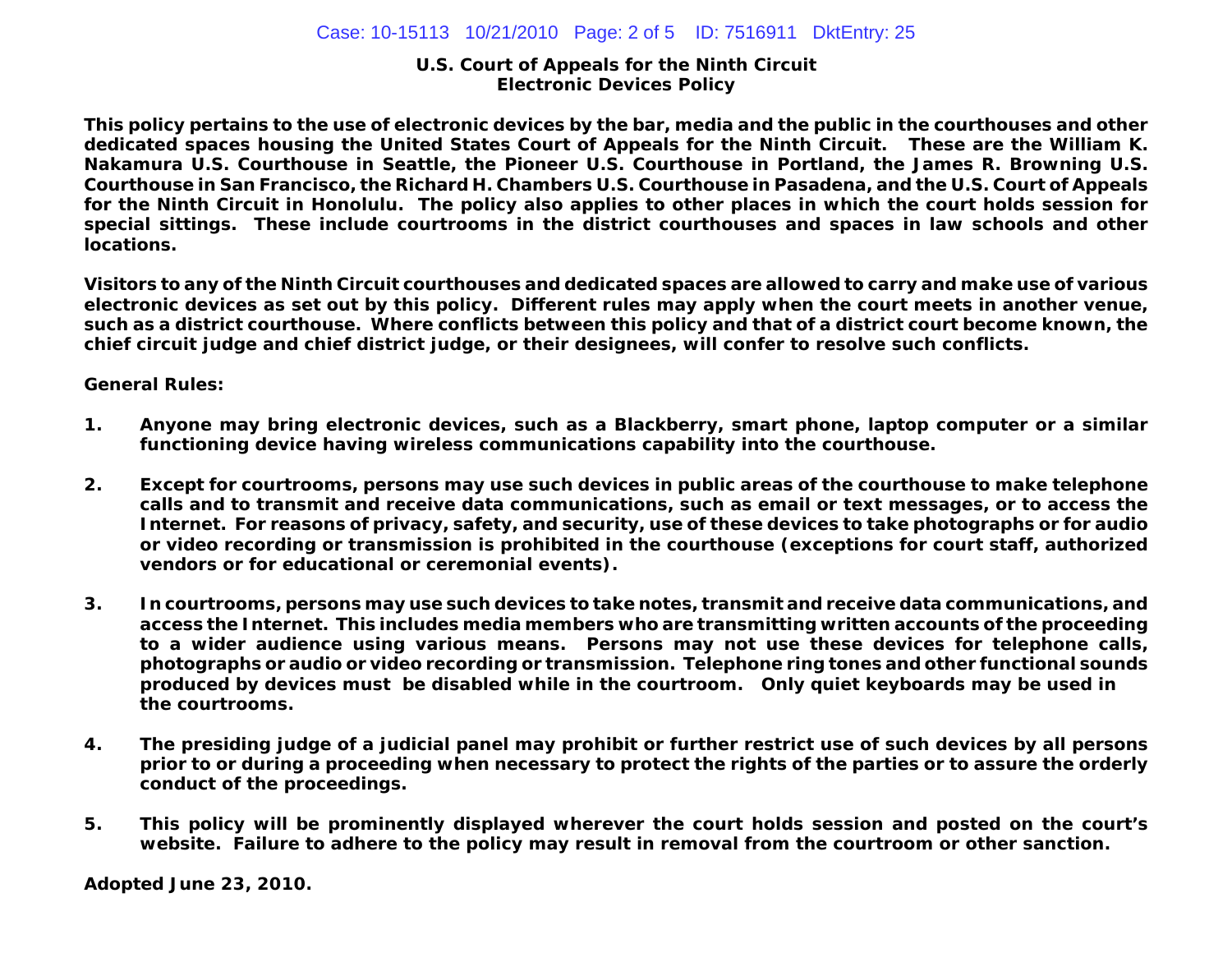# OFFICE OF THE CLERK U.S. COURT OF APPEALS FOR THE NINTH CIRCUIT 95 SEVENTH STREET, P.O. BOX 193939

## SAN FRANCISCO

## **NOTICE OF CASES SET FOR HEARING**

Your case has been set for hearing as indicated on the attached calendar. Please take special note of the time and place of hearing. In order that the court may make proper arrangements for oral argument, it is essential that you immediately complete the attached acknowledgment of hearing notice and return it to the Clerk's Office email OR street address provided. The acknowledgment of hearing notice may *not* be filed electronically via the ECF system.

In preparing for oral argument, the parties should be guided by Rule 34 of the Federal Rules of Appellate Procedure. The following information is provided to ensure the effectiveness of the hearing process:

- **Possibility of Mootness or Settlement** If your case has become moot or a settlement is imminent, immediately advise the Clerk's office in writing and **BY TELEPHONE**. For ECF-registered parties, this must be filed electronically as "Correspondence to Court."
- **Notification of Related Cases** If you are aware of other cases pending in this court which are related to and which should be calendared with your case(s) on the attached calendar, please notify this office.
- **Admission for Oral Argument** Any attorney who will be presenting oral argument must have been admitted to the bar of this court. **The forms necessary for admission may be obtained through the court's website [** www.ca9.uscourts.gov **] under Forms. If you have not been admitted, or need to verify you have applied, please call the Attorney Admissions Inquiry line at (415) 355-7800 and leave the requested information.** While admission in open court on the day of hearing is discouraged, you may elect such an admission procedure. Candidates for admission in open court must appear in the Clerk's Office with a sponsor who has already been admitted to the bar of the circuit, and who can orally move the admission before the calendar is called.
- **Submission Without Oral Argument** A party who feels that oral argument would not be of assistance to the court may present a written motion asking the court to submit the case on the briefs for decision without oral argument. Such a motion must be served on all parties. For ECF-registered parties, this motion must be filed electronically. The court may, on its own motion, determine that oral argument would not be of assistance. In such cases, all parties will be advised by separate notice pursuant to Fed. R. App. P. 34(a).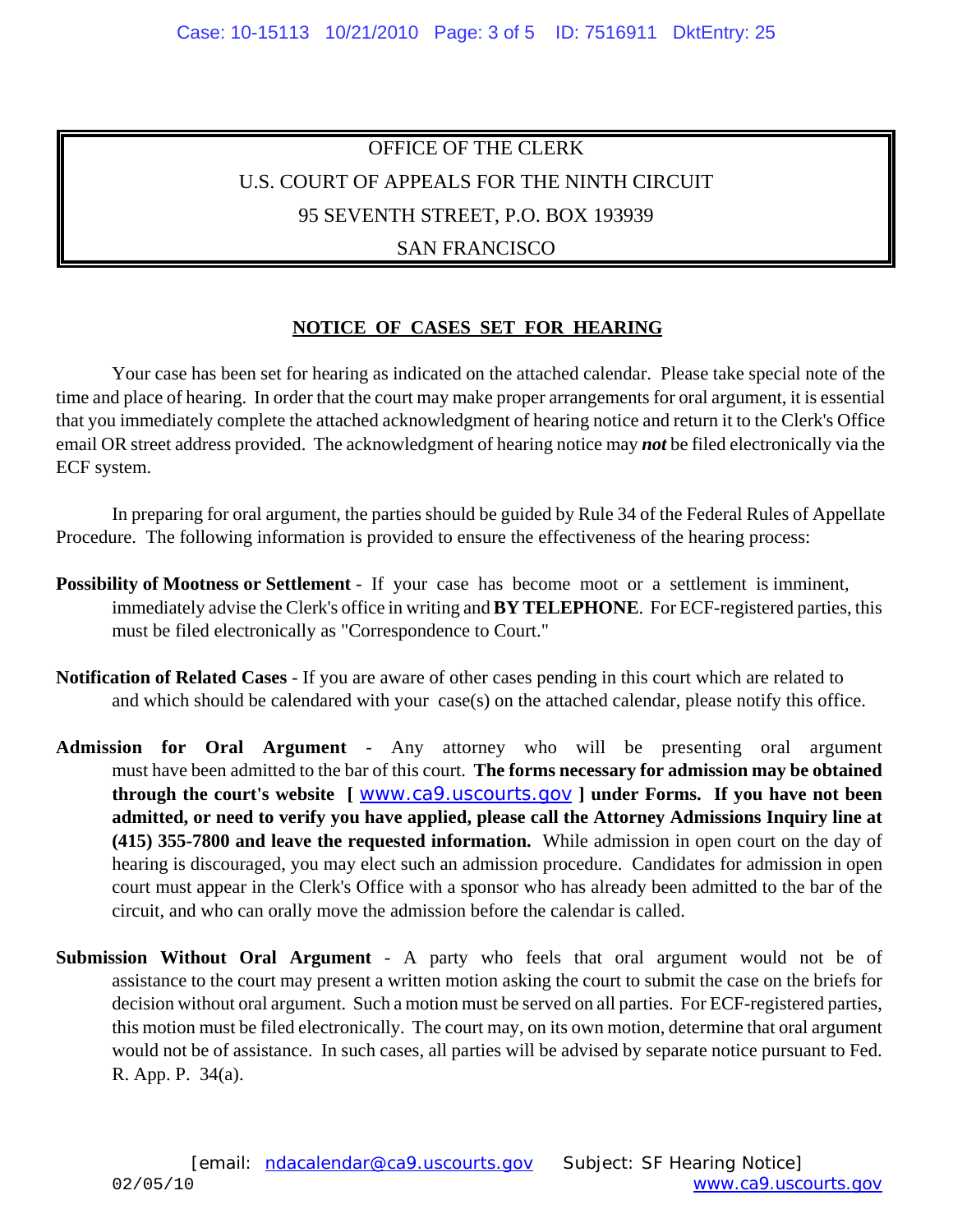- **Appearing for Argument** If oral argument is to be presented, please register with the courtroom deputy in the courtroom posted for your case 30 minutes before the time of the hearing. All parties for all cases must be registered and present at the time the session is convened.
- **Hearing Order of Cases** Cases are generally heard in the order in which they appear on the calendar. On the other hand, a panel may elect to poll the calendar prior to the commencement of argument and to rearrange the order of cases based on the projected length of the argument. Nevertheless, parties in the first case should be prepared to begin argument immediately after the court is convened in the event that the entire calendar is not polled.
- **Time for Oral Argument** Cases scheduled for oral argument will be assigned ten, fifteen, twenty, or occasionally thirty minutes per side. Check your Location of Hearing Notice to determine your time allotment.
- **Subject of Oral Argument** At the time of hearing, the judges of the panel will have studied the briefs and the excerpts of record and will be familiar with the facts and issues of the case. Argument should be devoted to clarifying issues as needed and to responding to questions raised by the judges of the panel.
- **Presenting Additional Citations** Additional citations of relevant decisions rendered since the filing of the party's last brief -or after oral argument but before decision- may be submitted by letter, showing proof of service on all counsel and parties not represented by counsel. For ECF-registered parties, this letter must be filed electronically, but if filed by paper, **only the** original must be submitted to the court. The letter must state the reasons for the citations, referring to either the page of the brief or to a point argued orally. The body of the letter must not exceed 350 words. Any response must be made promptly and similarly limited. [FRAP 28j, Cir. R. 28-6]
- **Identity of Panel Members** Not earlier than the week before the court week in which your case will be heard, the names of judges hearing the currently calendared cases will be announced. The names will be posted on the public bulletin board of the Clerk's Office of your local U.S. District Court and on this Court's web page. You may also determine the names of the judges by submitting with the enclosed acknowledgment form, a self-addressed, postage-paid envelope and a card listing the case number, date and time of hearing. We will write the names of the judges hearing your case on this card and mail it to you at the same time that the official calendars are mailed to the District Court Clerk's Offices for posting. [ www.ca9.uscourts.gov ]
- **Continuances** After a case has been calendared, continuances are not granted except for a showing of extraordinarily good cause. If oral argument is essential but you find it impossible to be present, you must, immediately after receipt of this hearing notice, submit a formal motion and supporting affidavit for continuance. For ECF-registered parties, this motion must be filed electronically. Presentation of the motion does not ensure that the continuance is granted. The court will not consider the motion for continuance after the identity of the panel of judges has been divulged.